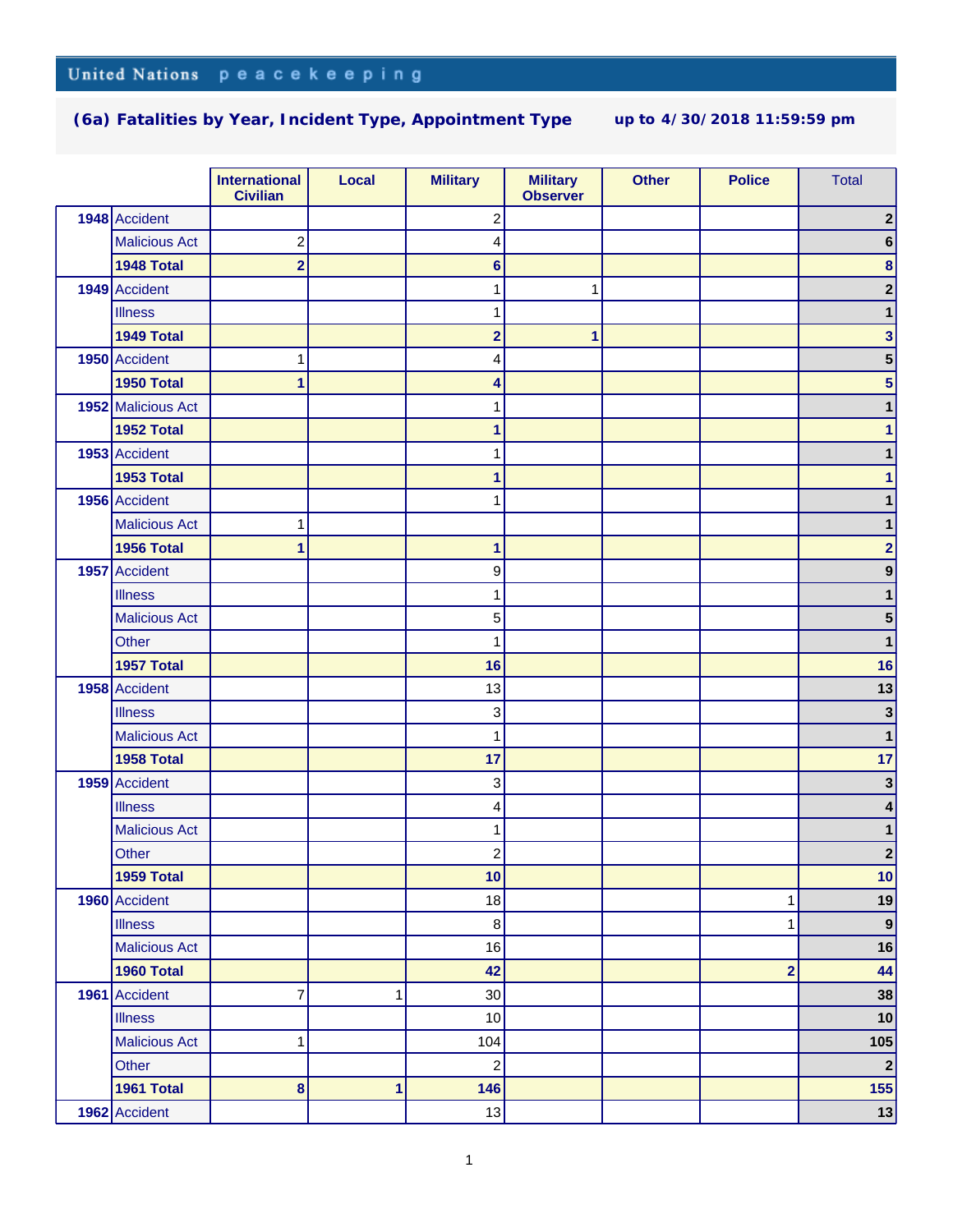|                      | <b>International</b><br><b>Civilian</b> | Local | <b>Military</b>         | <b>Military</b><br><b>Observer</b> | <b>Other</b> | <b>Police</b> | <b>Total</b>     |
|----------------------|-----------------------------------------|-------|-------------------------|------------------------------------|--------------|---------------|------------------|
| 1962 Illness         | 1                                       |       | 20                      |                                    |              |               | 21               |
| <b>Malicious Act</b> |                                         |       | $\boldsymbol{9}$        |                                    |              |               | $\boldsymbol{9}$ |
| Other                |                                         |       | $\boldsymbol{2}$        |                                    |              |               | $\mathbf{2}$     |
| 1962 Total           | 1                                       |       | 44                      |                                    |              |               | 45               |
| 1963 Accident        |                                         |       | 17                      |                                    |              |               | 17               |
| <b>Illness</b>       |                                         |       | $\boldsymbol{9}$        |                                    |              |               | $\boldsymbol{9}$ |
| <b>Malicious Act</b> |                                         |       | 6                       |                                    |              |               | $\bf 6$          |
| Other                |                                         |       | $\boldsymbol{2}$        |                                    |              |               | $\mathbf 2$      |
| 1963 Total           |                                         |       | 34                      |                                    |              |               | 34               |
| 1964 Accident        |                                         |       | 11                      |                                    |              |               | $11$             |
| <b>Illness</b>       | 1                                       |       | 3                       |                                    |              |               | $\pmb{4}$        |
| <b>Malicious Act</b> |                                         |       | 5                       |                                    |              |               | ${\bf 5}$        |
| Other                |                                         |       | $\overline{c}$          |                                    |              |               | $\mathbf{2}$     |
| 1964 Total           | 1                                       |       | 21                      |                                    |              |               | 22               |
| 1965 Accident        |                                         |       | $\boldsymbol{9}$        |                                    |              |               | $\boldsymbol{9}$ |
| <b>Illness</b>       |                                         |       | 5                       |                                    |              |               | 5                |
| <b>Malicious Act</b> |                                         |       | 1                       |                                    |              |               | 1                |
| Other                |                                         |       | $\overline{c}$          |                                    |              |               | $\boldsymbol{2}$ |
| 1965 Total           |                                         |       | 17                      |                                    |              |               | 17               |
| 1966 Accident        | 1                                       |       | 14                      |                                    |              |               | 15               |
| <b>Illness</b>       |                                         |       | 5                       |                                    |              |               | ${\bf 5}$        |
| Other                |                                         |       | 1                       |                                    |              |               | $\mathbf{1}$     |
| 1966 Total           | 1                                       |       | 20                      |                                    |              |               | 21               |
| 1967 Accident        |                                         |       | $\,6$                   |                                    |              |               | $\bf 6$          |
| <b>Illness</b>       |                                         |       | 1                       |                                    |              |               | 1                |
| <b>Malicious Act</b> |                                         | 1     | 12                      |                                    |              |               | 13               |
| Other                |                                         |       | 1                       |                                    |              |               | $\mathbf{1}$     |
| 1967 Total           |                                         | 1     | 20                      |                                    |              |               | 21               |
| 1968 Accident        |                                         |       | $\vert 4 \vert$         |                                    |              |               | 4                |
| <b>Illness</b>       |                                         |       | $\overline{c}$          |                                    |              |               | 2                |
| Other                |                                         |       | $\mathbf{1}$            |                                    |              |               | $\mathbf{1}$     |
| 1968 Total           |                                         |       | $\overline{7}$          |                                    |              |               | $\overline{7}$   |
| 1969 Accident        |                                         |       | $\overline{c}$          |                                    |              | $\mathbf{1}$  | 3 <sup>1</sup>   |
| <b>Illness</b>       |                                         |       | 1                       |                                    |              |               | $\mathbf 1$      |
| <b>Malicious Act</b> |                                         |       | 1                       |                                    |              |               | $\mathbf 1$      |
| Other                |                                         |       | 1                       |                                    |              |               | 1                |
| 1969 Total           |                                         |       | $\overline{\mathbf{5}}$ |                                    |              | 1             | $6\phantom{a}$   |
| 1970 Accident        |                                         |       | 5                       |                                    |              |               | 5                |
| <b>Illness</b>       |                                         |       | 1                       |                                    |              |               | $\mathbf 1$      |
| <b>Malicious Act</b> |                                         | 1     | 1                       |                                    |              |               | $\mathbf{2}$     |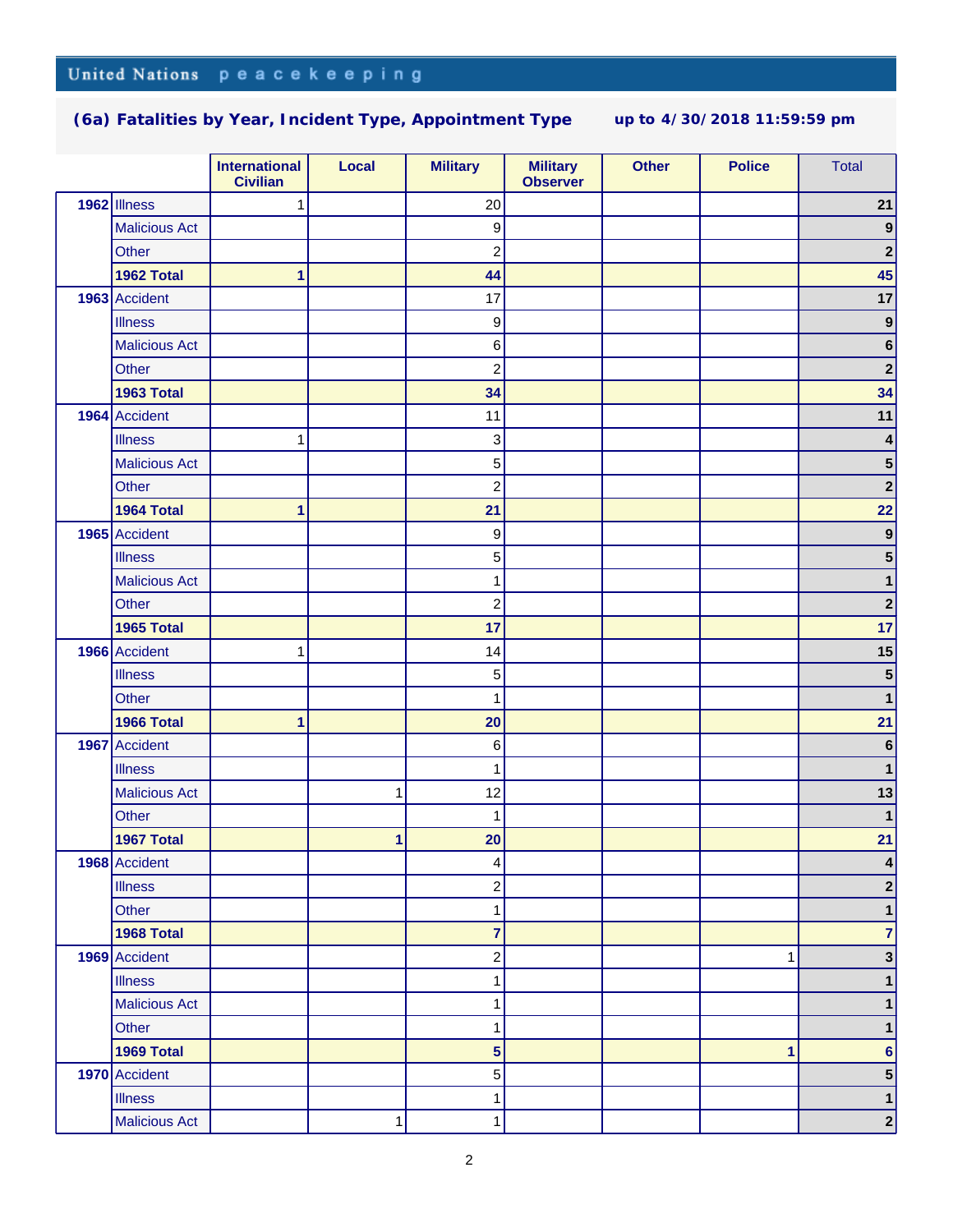|                      | <b>International</b><br><b>Civilian</b> | Local | <b>Military</b>           | <b>Military</b><br><b>Observer</b> | <b>Other</b> | <b>Police</b> | <b>Total</b>     |
|----------------------|-----------------------------------------|-------|---------------------------|------------------------------------|--------------|---------------|------------------|
| 1970 1970 Total      |                                         | 1     | $\overline{7}$            |                                    |              |               | 8                |
| 1971 Accident        |                                         |       | 5                         |                                    |              | 1             | 6                |
| <b>Illness</b>       |                                         |       | 3                         |                                    |              |               | 3                |
| <b>1971 Total</b>    |                                         |       | $\bf{8}$                  |                                    |              | 1             | 9                |
| 1972 Accident        |                                         |       | 4                         |                                    |              |               | 4                |
| <b>Illness</b>       |                                         |       | $\overline{c}$            |                                    |              |               | 2                |
| 1972 Total           |                                         |       | $6\phantom{1}6$           |                                    |              |               | 6                |
| 1973 Accident        | 1                                       |       | 6                         |                                    |              |               | 7                |
| <b>Illness</b>       |                                         |       | 4                         |                                    |              |               | 4                |
| <b>Malicious Act</b> |                                         |       |                           | 3                                  |              |               | 3                |
| <b>1973 Total</b>    | 1                                       |       | 10                        | 3                                  |              |               | 14               |
| 1974 Accident        |                                         |       | $\,6$                     |                                    |              |               | $\bf 6$          |
| <b>Illness</b>       |                                         |       | 4                         |                                    |              |               | 4                |
| <b>Malicious Act</b> |                                         |       | 27                        |                                    |              | 1             | 28               |
| Other                |                                         |       | 3                         |                                    |              |               | $\mathbf{3}$     |
| 1974 Total           |                                         |       | 40                        |                                    |              | 1             | 41               |
| 1975 Accident        |                                         |       | 11                        | 1                                  |              |               | 12               |
| <b>Illness</b>       |                                         |       | 4                         |                                    |              |               |                  |
| <b>Malicious Act</b> |                                         |       | 1                         |                                    |              |               |                  |
| <b>1975 Total</b>    |                                         |       | 16                        | 1                                  |              |               | 17               |
| 1976 Accident        |                                         |       | 8                         |                                    |              |               | 8                |
| <b>Illness</b>       |                                         |       | 5                         |                                    |              |               | 5                |
| Other                |                                         |       | 1                         |                                    |              |               |                  |
| 1976 Total           |                                         |       | 14                        |                                    |              |               | 14               |
| 1977 Accident        | $\overline{\mathbf{c}}$                 |       | 6                         |                                    |              |               | $\pmb{8}$        |
| <b>Illness</b>       | 1                                       |       | $\overline{c}$            |                                    |              |               | 3                |
| <b>Malicious Act</b> |                                         |       | 1                         |                                    |              |               | 1                |
| Other                |                                         |       | $\mathbf 5$               |                                    |              |               | 5                |
| 1977 Total           | 3 <sup>1</sup>                          |       | 14                        |                                    |              |               | 17               |
| 1978 Accident        |                                         |       | 15                        | 1                                  |              |               | 16               |
| <b>Illness</b>       |                                         |       | $\sqrt{3}$                |                                    |              |               | $\mathbf{3}$     |
| <b>Malicious Act</b> |                                         |       | $\boldsymbol{9}$          |                                    |              |               | $\boldsymbol{9}$ |
| 1978 Total           |                                         |       | 27                        | 1                                  |              |               | 28               |
| 1979 Accident        |                                         |       | 15                        |                                    |              |               | 15               |
| <b>Illness</b>       |                                         |       | $\mathbf 5$               |                                    |              |               | 5 <sup>5</sup>   |
| <b>Malicious Act</b> |                                         |       | $\bf8$                    |                                    |              |               | $\boldsymbol{8}$ |
| Other                |                                         |       | $\ensuremath{\mathsf{3}}$ |                                    |              |               | $\mathbf{3}$     |
| 1979 Total           |                                         |       | 31                        |                                    |              |               | 31               |
| 1980 Accident        | 1                                       |       | $\overline{7}$            |                                    |              |               | $\pmb{8}$        |
| <b>Illness</b>       |                                         |       | 6                         |                                    |              |               | $\overline{6}$   |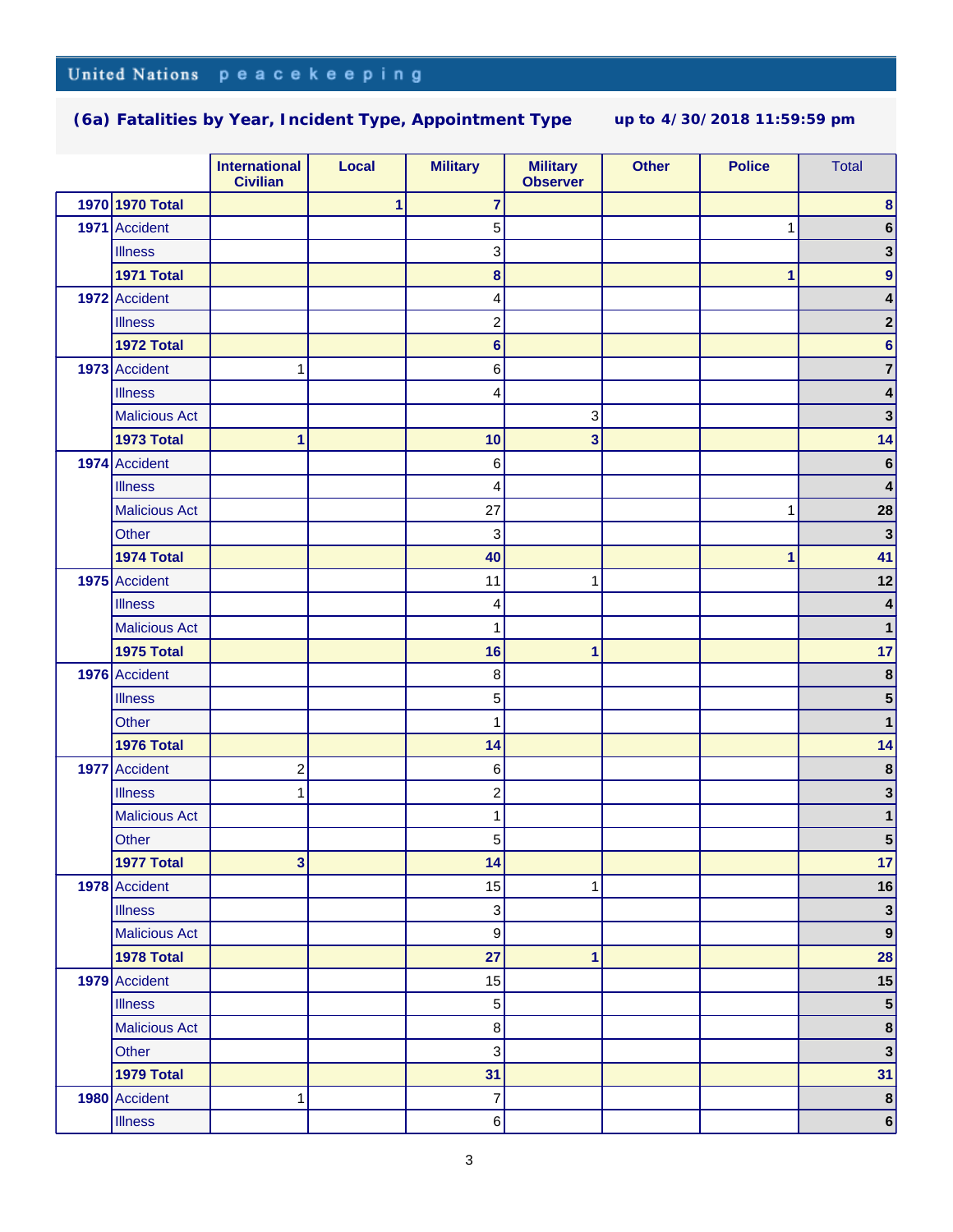|                      | <b>International</b><br><b>Civilian</b> | Local                   | <b>Military</b>         | <b>Military</b><br><b>Observer</b> | <b>Other</b> | <b>Police</b> | <b>Total</b>            |
|----------------------|-----------------------------------------|-------------------------|-------------------------|------------------------------------|--------------|---------------|-------------------------|
| 1980 Malicious Act   |                                         |                         | 4                       |                                    |              |               | 4                       |
| Other                |                                         |                         | $\overline{2}$          |                                    |              |               | $\mathbf 2$             |
| 1980 Total           | 1                                       |                         | 19                      |                                    |              |               | 20                      |
| 1981 Accident        |                                         |                         | 14                      |                                    |              |               | 14                      |
| <b>Illness</b>       |                                         |                         | 5                       |                                    |              |               | $\overline{\mathbf{5}}$ |
| <b>Malicious Act</b> |                                         |                         | 11                      |                                    |              |               | 11                      |
| Other                |                                         |                         | 1                       |                                    |              |               | $\mathbf{1}$            |
| 1981 Total           |                                         |                         | 31                      |                                    |              |               | 31                      |
| 1982 Accident        |                                         |                         | $\boldsymbol{9}$        |                                    |              |               | $\boldsymbol{9}$        |
| <b>Illness</b>       |                                         |                         | $\overline{c}$          |                                    |              |               | $\mathbf 2$             |
| <b>Malicious Act</b> |                                         |                         | $\bf{8}$                | 5                                  |              |               | 13                      |
| Other                |                                         |                         | $\overline{c}$          |                                    |              |               | $\mathbf 2$             |
| 1982 Total           |                                         |                         | 21                      | 5                                  |              |               | 26                      |
| 1983 Accident        |                                         |                         | 5                       |                                    |              |               | $\overline{\mathbf{5}}$ |
| <b>Illness</b>       |                                         |                         | $\overline{c}$          |                                    |              |               | $\mathbf 2$             |
| <b>Malicious Act</b> |                                         |                         | $\overline{3}$          |                                    |              |               | $\mathbf{3}$            |
| Other                |                                         |                         | $\overline{c}$          |                                    |              |               | $\mathbf 2$             |
| 1983 Total           |                                         |                         | 12                      |                                    |              |               | 12                      |
| 1984 Accident        |                                         |                         | 11                      |                                    |              |               | 11                      |
| <b>Illness</b>       |                                         |                         | 1                       |                                    |              |               | 1                       |
| <b>Malicious Act</b> |                                         |                         | 1                       |                                    |              |               | 1                       |
| Other                |                                         |                         | 1                       |                                    |              |               | 1                       |
| 1984 Total           |                                         |                         | 14                      |                                    |              |               | 14                      |
| 1985 Accident        |                                         |                         | $\boldsymbol{9}$        |                                    |              |               | $\boldsymbol{9}$        |
| <b>Illness</b>       |                                         |                         | $\overline{3}$          |                                    |              |               | 3                       |
| <b>Malicious Act</b> |                                         |                         | $\overline{3}$          |                                    |              |               | 3                       |
| Other                |                                         |                         | 1                       |                                    |              |               | 1                       |
| 1985 Total           |                                         |                         | 16                      |                                    |              |               | 16                      |
| 1986 Accident        |                                         |                         | 8                       | 1                                  |              |               | $\vert 9 \vert$         |
| <b>Illness</b>       |                                         |                         | $\vert$                 |                                    |              |               | 4                       |
| <b>Malicious Act</b> |                                         |                         | 13                      |                                    |              |               | 13                      |
| Other                |                                         |                         | 1                       |                                    |              |               | $\mathbf{1}$            |
| 1986 Total           |                                         |                         | 26                      | 1                                  |              |               | 27                      |
| 1987 Accident        |                                         |                         | $\vert 4 \vert$         |                                    |              |               | $\pmb{4}$               |
| <b>Illness</b>       |                                         |                         | $5\overline{)}$         |                                    |              |               | 5 <sup>5</sup>          |
| <b>Malicious Act</b> |                                         | $\overline{\mathbf{c}}$ | $5\overline{)}$         |                                    |              |               | $\overline{\mathbf{7}}$ |
| Other                |                                         |                         | 1                       |                                    |              |               | $\mathbf{1}$            |
| 1987 Total           |                                         | $\overline{\mathbf{2}}$ | 15                      |                                    |              |               | 17                      |
| 1988 Accident        |                                         |                         | $\overline{\mathbf{7}}$ |                                    |              |               | $\bf 7$                 |
| <b>Illness</b>       |                                         |                         | 1                       |                                    |              |               | $\mathbf 1$             |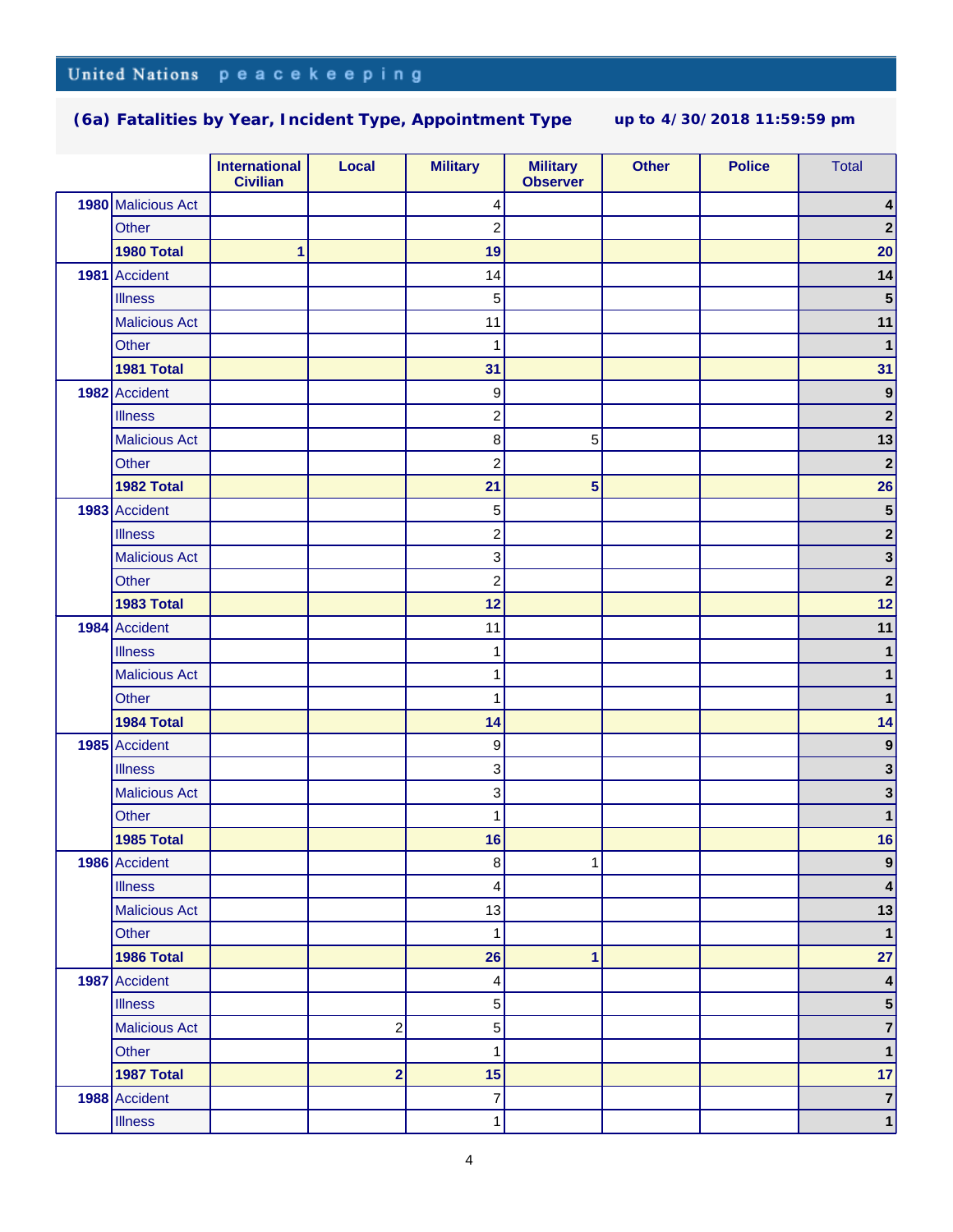|      |                      | <b>International</b><br><b>Civilian</b> | Local                   | <b>Military</b>         | <b>Military</b><br><b>Observer</b> | <b>Other</b> | <b>Police</b>           | <b>Total</b>     |
|------|----------------------|-----------------------------------------|-------------------------|-------------------------|------------------------------------|--------------|-------------------------|------------------|
|      | 1988 Malicious Act   |                                         |                         | 1                       |                                    |              |                         |                  |
|      | <b>Other</b>         |                                         |                         | $\overline{c}$          |                                    |              |                         |                  |
|      | 1988 Total           |                                         |                         | 11                      |                                    |              |                         | 11               |
|      | 1989 Accident        | 3                                       | $\overline{c}$          | 17                      |                                    |              | $\overline{c}$          | 24               |
|      | <b>Illness</b>       |                                         |                         | $\overline{\mathbf{c}}$ | 2                                  |              |                         | 4                |
|      | <b>Malicious Act</b> |                                         |                         | 5                       |                                    |              |                         | 5                |
|      | 1989 Total           | 3                                       | $\overline{\mathbf{c}}$ | 24                      | $\overline{\mathbf{2}}$            |              | $\overline{\mathbf{2}}$ | 33               |
|      | 1990 Accident        |                                         | 1                       | $\overline{9}$          |                                    |              | 1                       | 11               |
|      | <b>Illness</b>       |                                         |                         | 4                       |                                    |              |                         | 5                |
|      | <b>Malicious Act</b> |                                         |                         | 4                       |                                    |              |                         |                  |
|      | Other                |                                         |                         | 4                       |                                    |              |                         | 4                |
|      | 1990 Total           |                                         | 1                       | 21                      |                                    |              | $\overline{\mathbf{2}}$ | 24               |
| 1991 | Accident             |                                         |                         | 5                       | 1                                  |              |                         | 6                |
|      | <b>Illness</b>       | 1                                       |                         | $\overline{\mathbf{c}}$ | 1                                  |              |                         |                  |
|      | <b>Malicious Act</b> |                                         |                         | 3                       |                                    |              |                         | 3                |
|      | <b>Other</b>         |                                         |                         | $\overline{\mathbf{c}}$ |                                    |              |                         | $\mathbf{2}$     |
|      | 1991 Total           | 1                                       |                         | 12                      | $\overline{2}$                     |              |                         | 15               |
|      | 1992 Accident        | 1                                       |                         | 22                      |                                    |              | 4                       | 27               |
|      | <b>Illness</b>       | 1                                       | 1                       | 10                      | 1                                  |              |                         | 13               |
|      | <b>Malicious Act</b> | 1                                       |                         | 14                      |                                    |              | 1                       | 16               |
|      | Other                |                                         |                         | 3                       |                                    |              |                         | $\mathbf{3}$     |
|      | 1992 Total           | 3                                       | 1                       | 49                      | 1                                  |              | 5                       | 59               |
|      | 1993 Accident        | 3                                       | 6                       | 65                      | 2                                  |              | 7                       | 83               |
|      | <b>Illness</b>       | 4                                       | 3                       | 21                      | 2                                  |              | 4                       | 34               |
|      | <b>Malicious Act</b> | 3                                       | $\overline{7}$          | 113                     | $\overline{\mathbf{c}}$            |              | $\overline{c}$          | 127              |
|      | <b>Other</b>         | 1                                       |                         | 5                       |                                    |              | $\overline{c}$          | 8                |
|      | 1993 Total           | 11                                      | 16                      | 204                     | 6                                  |              | 15                      | 252              |
|      | 1994 Accident        | 1                                       | 3                       | 52                      | 3                                  |              | 1                       | 60               |
|      | <b>Illness</b>       | 1                                       | 1                       | 22                      | 1                                  |              | 3                       | 28               |
|      | <b>Malicious Act</b> |                                         | $\overline{c}$          | 65                      | 4                                  |              |                         | $71$             |
|      | Other                |                                         |                         | 9                       |                                    |              |                         | $\boldsymbol{9}$ |
|      | 1994 Total           | $\overline{\mathbf{2}}$                 | $6\phantom{1}6$         | 148                     | $\bf8$                             |              | 4                       | 168              |
|      | 1995 Accident        | 6                                       | $\overline{c}$          | 52                      | 4                                  |              | 3                       | 67               |
|      | <b>Illness</b>       |                                         |                         | 12                      | 1                                  |              | 3                       | 16               |
|      | <b>Malicious Act</b> | $\overline{\mathbf{c}}$                 | 1                       | 27                      | $\overline{\mathbf{c}}$            |              | $\overline{c}$          | 34               |
|      | Other                | $\overline{\mathbf{c}}$                 |                         | $\overline{7}$          |                                    |              |                         | $\boldsymbol{9}$ |
|      | 1995 Total           | 10                                      | 3                       | 98                      | 7                                  |              | 8                       | 126              |
|      | 1996 Accident        | 4                                       | $\overline{c}$          | 15                      | 1                                  |              | $\boldsymbol{2}$        | 24               |
|      | <b>Illness</b>       | 2                                       |                         | 12                      |                                    |              | $\boldsymbol{2}$        | 16               |
|      | <b>Malicious Act</b> | 1                                       |                         | $6 \overline{6}$        | 3                                  |              | 1                       | 11               |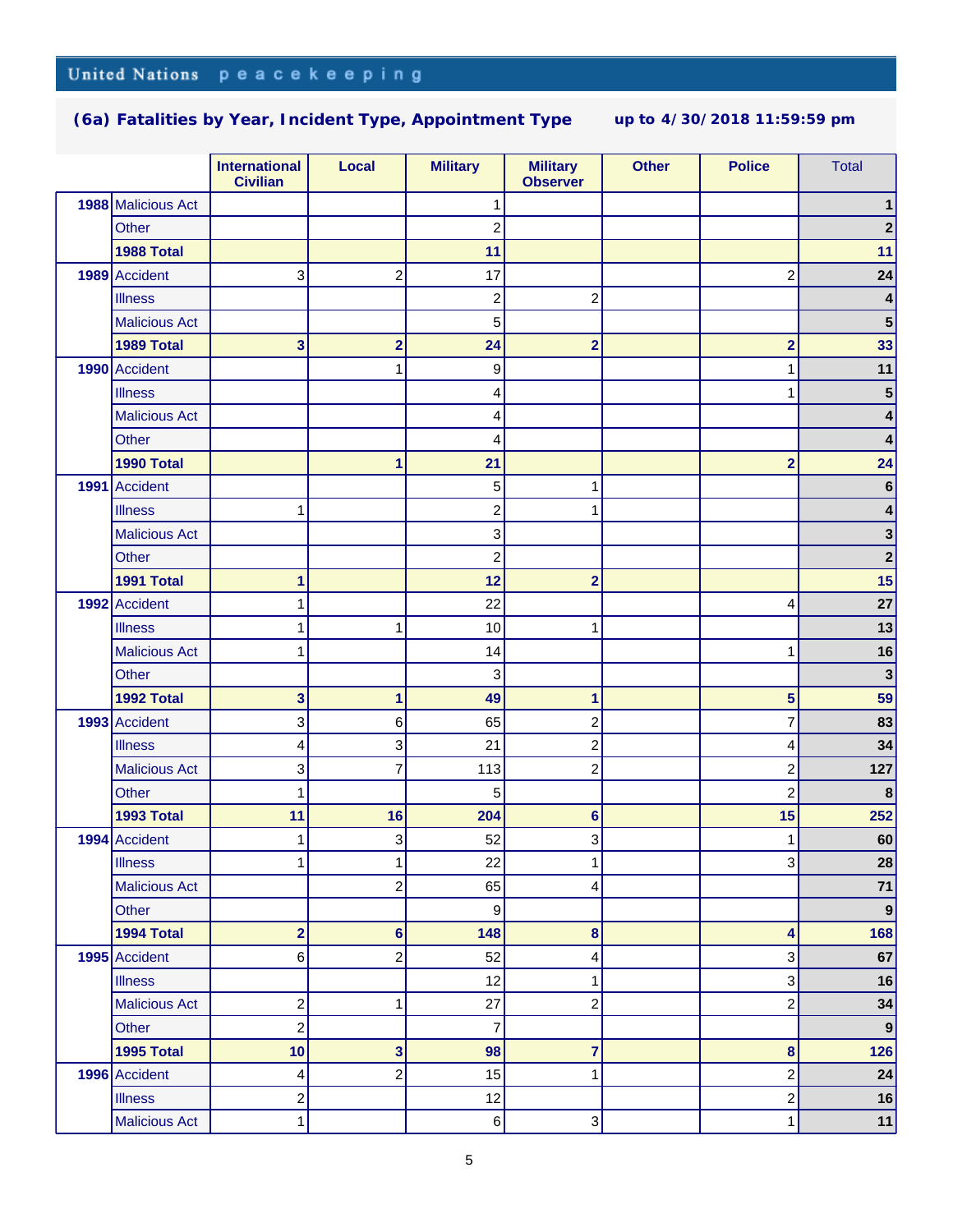|                      | <b>International</b><br><b>Civilian</b> | Local                   | <b>Military</b>         | <b>Military</b><br><b>Observer</b> | <b>Other</b>            | <b>Police</b>           | <b>Total</b>            |
|----------------------|-----------------------------------------|-------------------------|-------------------------|------------------------------------|-------------------------|-------------------------|-------------------------|
| $1996$ Other         |                                         |                         | 4                       |                                    |                         |                         |                         |
| 1996 Total           | 7                                       | $\overline{\mathbf{2}}$ | 37                      | 4                                  |                         | 5                       | 55                      |
| 1997 Accident        | 1                                       |                         | 19                      | 1                                  | 1                       | 8                       | 30                      |
| <b>Illness</b>       | 1                                       |                         | 7                       |                                    |                         | $\overline{c}$          | 10                      |
| <b>Malicious Act</b> |                                         | 1                       | 4                       |                                    |                         |                         | 5                       |
| Other                |                                         |                         | 4                       |                                    |                         |                         | 4                       |
| 1997 Total           | $\overline{\mathbf{2}}$                 | 1                       | 34                      | 1                                  | 1                       | 10                      | 49                      |
| 1998 Accident        | 8                                       | $\overline{c}$          | $6 \mid$                | 1                                  |                         | $\overline{c}$          | 19                      |
| <b>Illness</b>       |                                         |                         | 3                       |                                    |                         |                         | 3                       |
| <b>Malicious Act</b> | 3                                       | $\overline{c}$          | $\overline{c}$          | 4                                  | 1                       |                         | 12                      |
| Other                |                                         |                         | 1                       |                                    |                         | 2                       | $\mathbf{3}$            |
| 1998 Total           | 11                                      | 4                       | 12                      | 5                                  | 1                       | 4                       | 37                      |
| 1999 Accident        | 2                                       |                         | 3                       | 1                                  | 1                       | 11                      | 18                      |
| <b>Illness</b>       |                                         | $\overline{\mathbf{c}}$ | $\mathbf 5$             |                                    |                         | $\overline{\mathbf{c}}$ | 9                       |
| <b>Malicious Act</b> | 1                                       | 7                       | $\overline{\mathbf{c}}$ |                                    | 1                       |                         | 11                      |
| <b>Other</b>         |                                         |                         | 1                       |                                    |                         |                         | 1                       |
| 1999 Total           | 3                                       | 9                       | 11                      | 1                                  | $\overline{\mathbf{2}}$ | 13                      | 39                      |
| 2000 Accident        |                                         | 1                       | 14                      |                                    |                         | 1                       | 16                      |
| <b>Illness</b>       | 2                                       | $\overline{\mathbf{c}}$ | 13                      | 1                                  | 1                       | $\overline{c}$          | 21                      |
| <b>Malicious Act</b> | 1                                       | 1                       | 16                      |                                    |                         |                         | 18                      |
| Other                |                                         | 1                       | 4                       |                                    |                         |                         | 5                       |
| 2000 Total           | 3                                       | 5                       | 47                      | 1                                  | 1                       | 3                       | 60                      |
| 2001 Accident        | 1                                       | 3                       | 24                      |                                    | 1                       |                         | 29                      |
| <b>Illness</b>       | 1                                       | 4                       | 20                      | 4                                  | 1                       | $\overline{c}$          | 32                      |
| <b>Malicious Act</b> |                                         | 1                       | 5                       |                                    |                         |                         | $\bf 6$                 |
| <b>Other</b>         |                                         | 1                       | 3                       | 1                                  |                         |                         | 5                       |
| 2001 Total           | $\overline{\mathbf{2}}$                 | 9                       | 52                      | 5                                  | $\overline{\mathbf{2}}$ | $\overline{\mathbf{2}}$ | 72                      |
| 2002 Accident        |                                         | 3                       | 27                      |                                    | 1                       | 1                       | 33                      |
| <b>Illness</b>       | 4                                       | 15                      | 20                      | $\overline{\mathbf{c}}$            |                         |                         | 41                      |
| <b>Malicious Act</b> |                                         | $\overline{c}$          | 5 <sup>1</sup>          |                                    |                         |                         | 7                       |
| Other                |                                         | 1                       | 3                       |                                    |                         | 3                       | $\overline{\mathbf{7}}$ |
| 2002 Total           | 4                                       | 21                      | 55                      | 3                                  | 1                       | 4                       | 88                      |
| 2003 Accident        | 1                                       |                         | 31                      |                                    |                         |                         | 32                      |
| <b>Illness</b>       | 7                                       | 10                      | 23                      | 1                                  | 1                       | 1                       | 43                      |
| <b>Malicious Act</b> | 10                                      | 8                       | $\mathbf{1}$            | 3                                  | 5                       | 3                       | 30                      |
| Other                |                                         | 1                       | $\overline{c}$          |                                    |                         |                         | $\mathbf{3}$            |
| <b>2003 Total</b>    | 18                                      | 19                      | 57                      | 4                                  | $6\phantom{1}6$         | 4                       | 108                     |
| 2004 Accident        |                                         | $\sqrt{5}$              | 40                      | 1                                  |                         | 1                       | 47                      |
| <b>Illness</b>       | 6                                       | $10$                    | 40                      | 1                                  |                         | 3                       | 60                      |
| <b>Malicious Act</b> |                                         |                         | 1                       | 2                                  |                         | 4                       | $\overline{7}$          |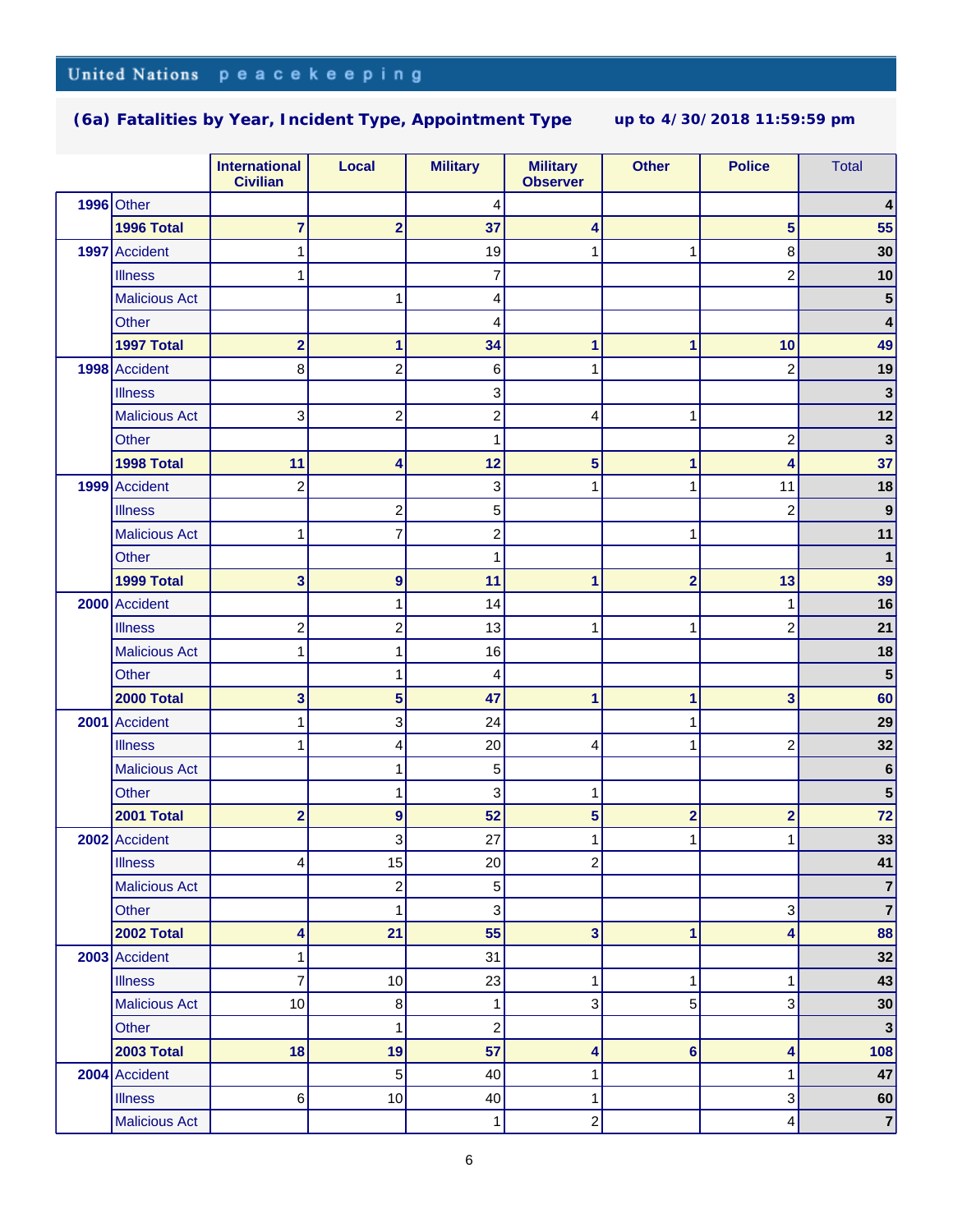|                      | <b>International</b><br><b>Civilian</b> | Local          | <b>Military</b>         | <b>Military</b><br><b>Observer</b> | <b>Other</b> | <b>Police</b>           | <b>Total</b>            |
|----------------------|-----------------------------------------|----------------|-------------------------|------------------------------------|--------------|-------------------------|-------------------------|
| $2004$ Other         |                                         |                | $\overline{\mathbf{c}}$ |                                    |              | 1                       | 3                       |
| 2004 Total           | $6\phantom{1}$                          | 15             | 83                      | 4                                  |              | $\overline{9}$          | 117                     |
| 2005 Accident        | $\overline{c}$                          | 5              | 22                      |                                    |              | $\overline{\mathbf{c}}$ | 31                      |
| <b>Illness</b>       | 10                                      | 10             | 38                      | 1                                  |              | 8                       | 67                      |
| <b>Malicious Act</b> |                                         | 1              | 21                      | 1                                  |              | $\overline{\mathbf{c}}$ | 25                      |
| Other                | 1                                       |                | 6                       |                                    |              | 1                       | $\bf8$                  |
| <b>2005 Total</b>    | 13                                      | 16             | 87                      | 2                                  |              | 13                      | 131                     |
| 2006 Accident        | 2                                       | 1              | 12                      | 5                                  |              | 1                       | 21                      |
| <b>Illness</b>       | 7                                       | 20             | 32                      | 2                                  |              | 4                       | 65                      |
| <b>Malicious Act</b> | 1                                       | 3              | 14                      |                                    |              |                         | 18                      |
| Other                |                                         | 1              | 3                       |                                    |              |                         | $\overline{\mathbf{4}}$ |
| <b>2006 Total</b>    | 10                                      | 25             | 61                      | $\overline{7}$                     |              | 5                       | 108                     |
| 2007 Accident        | 1                                       | 6              | 15                      |                                    |              | 1                       | 23                      |
| <b>Illness</b>       | 10                                      | 16             | 18                      | 1                                  |              | 7                       | 52                      |
| <b>Malicious Act</b> | 1                                       | $\overline{c}$ | 8                       |                                    |              |                         | 11                      |
| Other                |                                         | 3              |                         | 1                                  |              |                         | 4                       |
| <b>2007 Total</b>    | 12                                      | 27             | 41                      | $\overline{\mathbf{2}}$            |              | 8                       | 90                      |
| 2008 Accident        | 1                                       | $\overline{7}$ | 28                      | $\overline{\mathbf{c}}$            |              | 5                       | 43                      |
| <b>Illness</b>       | 8                                       | 18             | 31                      | 1                                  |              | 13                      | 71                      |
| <b>Malicious Act</b> |                                         | $\overline{c}$ | 8                       | 1                                  |              | 5                       | 16                      |
| Other                | 1                                       | 1              | 3                       |                                    |              | 1                       | $\bf 6$                 |
| 2008 Total           | 10                                      | 28             | 70                      | 4                                  |              | 24                      | 136                     |
| 2009 Accident        | 1                                       | $\overline{c}$ | 30                      |                                    |              | 1                       | 34                      |
| <b>Illness</b>       | 5                                       | 12             | 26                      | 1                                  | 1            | 7                       | 52                      |
| <b>Malicious Act</b> | $\overline{\mathbf{c}}$                 | 3              | 11                      |                                    |              |                         | 16                      |
| Other                | 3                                       | 9              | 5                       |                                    |              | $\overline{\mathbf{c}}$ | 19                      |
| 2009 Total           | 11                                      | 26             | 72                      | 1                                  | 1            | 10                      | 121                     |
| 2010 Accident        | 33                                      | 20             | 44                      |                                    | 4            | 21                      | 122                     |
| <b>Illness</b>       | 5                                       | 9              | 21                      |                                    |              | $\mathbf{3}$            | 38                      |
| <b>Malicious Act</b> |                                         |                | 11                      |                                    |              |                         | 11                      |
| Other                |                                         | 1              | 1                       |                                    |              |                         | $\boldsymbol{2}$        |
| 2010 Total           | 38                                      | 30             | 77                      |                                    | 4            | 24                      | 173                     |
| 2011 Accident        | 7                                       | 5              | 19                      | 1                                  | 1            | 4                       | 37                      |
| <b>Illness</b>       | 8                                       | 13             | 22                      |                                    |              | 12                      | 55                      |
| <b>Malicious Act</b> | 2                                       |                | 11                      |                                    |              | 3                       | 16                      |
| Other                |                                         | 1              | 5                       |                                    |              | 1                       | $\overline{7}$          |
| 2011 Total           | 17                                      | 19             | 57                      | 1                                  | 1            | 20                      | 115                     |
| 2012 Accident        | 1                                       | 1              | 16                      |                                    | 4            | 3                       | 25                      |
| <b>Illness</b>       | 3                                       | 4              | 30                      | 1                                  |              | 11                      | 49                      |
| <b>Malicious Act</b> |                                         | $\overline{c}$ | 18                      |                                    |              | $\mathbf{2}$            | 22                      |